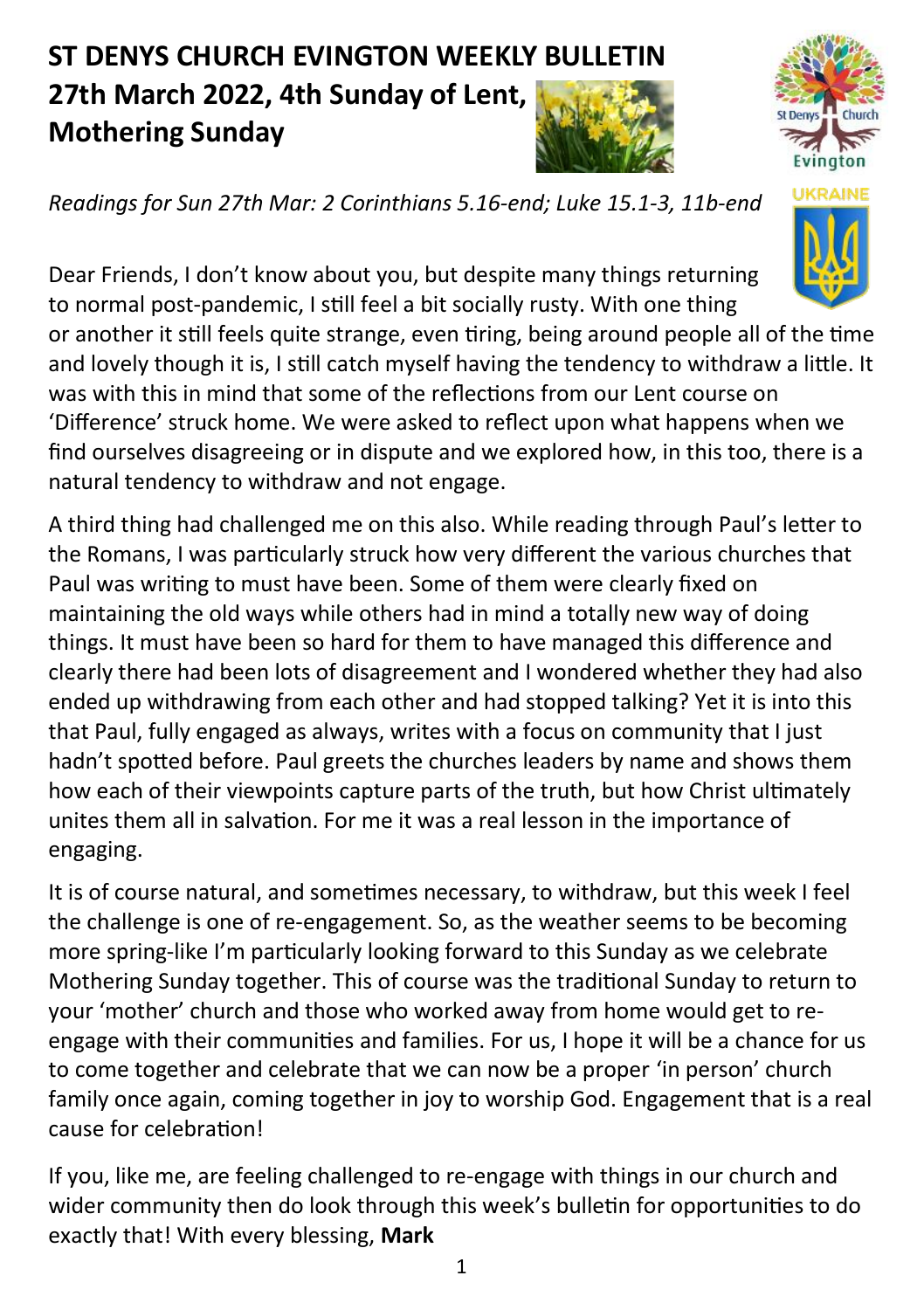## **DIAL-ST-DENYS:** Call **0116 4647540** to hear parts of last Sunday's service. Call **0116 4647740** to hear a **Walk With Wonder**

To join us for the following Zoom service, go to www.zoom.us/join, type in the Meeting ID, and the Password (which can be obtained from Qyan): **Mothering Sunday 27th March, 10am Holy Communion** in church and on Zoom; ID: 820 0369 6332 Landline access - Call 0131 4601196 just before the time of the meeting. When asked, enter the Meeting ID followed by #. This is the 9 digit code specific to each meeting. You will then be asked for their Participant ID but just press # again. When asked, input the password.

**Lent Course** 'The Difference Course' 4th session on Sunday 2nd April, 6pm in person in church followed by **Compline** finishing at approximately 7.30pm. **Online Lent Course** 3rd session on Friday 25th March, 7.30pm. Sian will be leading the same course as above, online. Zoom ID is: 865 7785 1201. Please use the usual password.

**PCC** meeting is on Monday 28th March, 7pm in the Parish Centre. Please pray for the members as they discuss 2021 accounts, our Fairtrade status and changes to our service pattern. Thank you.

## **Morning Prayer this week: 8.30am Monday, 9am Tuesday, 8.30am Wednesday, 9am Thursday** in church



**Thursday Drop in, 24th March and every Thursday until 12pm,** in person, in church: 9am prayers, 10am BCP Holy Communion (said), 12noon prayers, with free wifi and refreshments.



2 questions, come along and have a chat, or drop me an email. Thanks, **MarkCalling all gardeners, would-be gardeners, and DIYers (however unskilled!)** We need your help on Sunday  $27<sup>th</sup>$  March 2.00pm to 4.00pm. We are developing, with the involvement of local schools and others, a community garden at the end of the church car park. There are certain structural things that need putting in place so that the next phase of development can happen, including putting in a path and building the structure for a good-sized bug hotel. Can you help on Sunday afternoon? It will be a fun time of fellowship, digging and building! All you need are willing hands and possibly a spade if you have one. Plants for the garden are also needed soon, if you can donate, but we will tell you when we require them nearer the time. If you have any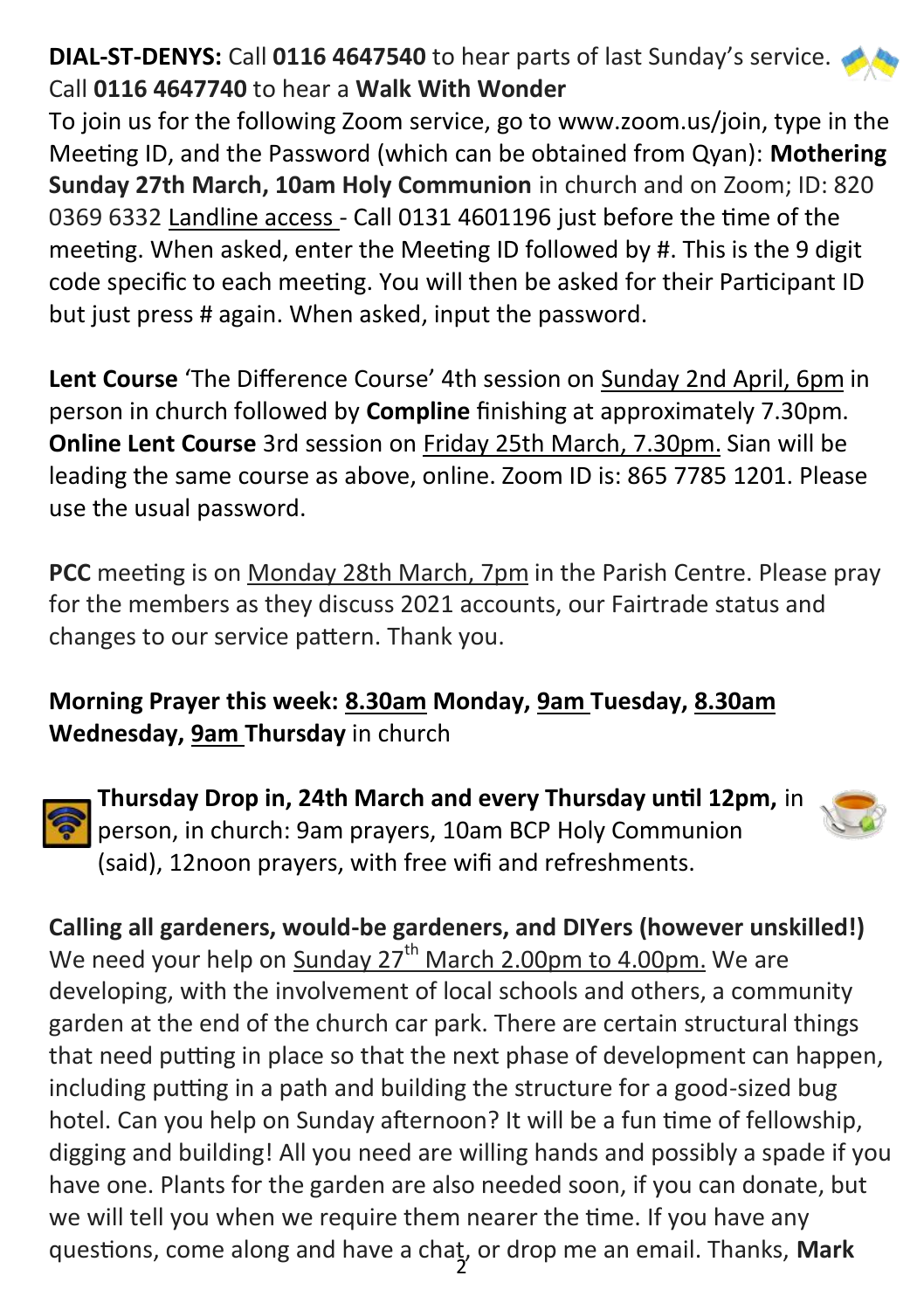**Neighbourhood Patches** Come and make friends through making art! This is our project with Vitaminds and Equality Action through which we hope to build more friendships across differences of faith and culture. Our next session will involve PRINTMAKING with professional artists and will be on Saturday 26<sup>th</sup> March 10am-1pm in the parish centre. Places are limited but you can book in for the session by contacting Anthony.

**Pastoral Care** We are looking for a Churchwarden with pastoral care as their main focus. Could this be you? In addition, anyone interested in being a part of the pastoral care team as prayer back-up, or visiting, please speak to Ann Bennett, Julie Paton or any member of the staff team.

If you are currently in contact with, and supporting anyone in the parish or congregation, keep on with the selfless care you give. Please also check in with Ann or Julie so that we don't double up on people or miss anyone out. Many thanks, **Ann Bennett and Julie Paton**

**Please pray for our Youth and Community worker, Sarah** who is doing amazing work with the children and young people of St Denys and the Evington community. Pray that she will be sustained in her work. Pray also that those being contacted about sponsorship / grants will have their hearts moved by the Lord and assist us with the necessary funding so that Sarah's work can continue. Thank you, **Youth Work Taskforce**

**Easter Flowers** If anyone would like to make a contribution towards the purchase of flowers for the Easter displays in church, it would be greatly appreciated. Please place your donations in one of the specially labelled envelopes on the table at the back of the church. We are also looking for people to help with arranging the flowers, which will take place on Easter Saturday, 16th April. If you would like to help with the flower arrangements, please give your name to the Churchwarden, **Gerry Goode.**

3 *to lay at the foot of the cross, all the sins of the world, trusting in you. Amen. Lord, as we prepare to mark once again, your death and passion, we earnestly pray for the people of Ukraine in their pain and grave distress, suffering immensely due to Russian barbarism. We lift to you those who have been killed and seriously injured and the whole population who have had their lives turned upside down by this war. We don't understand why, but Lord, visit them we pray, may they feel your love. We cry out to you to end this evil. May we learn*